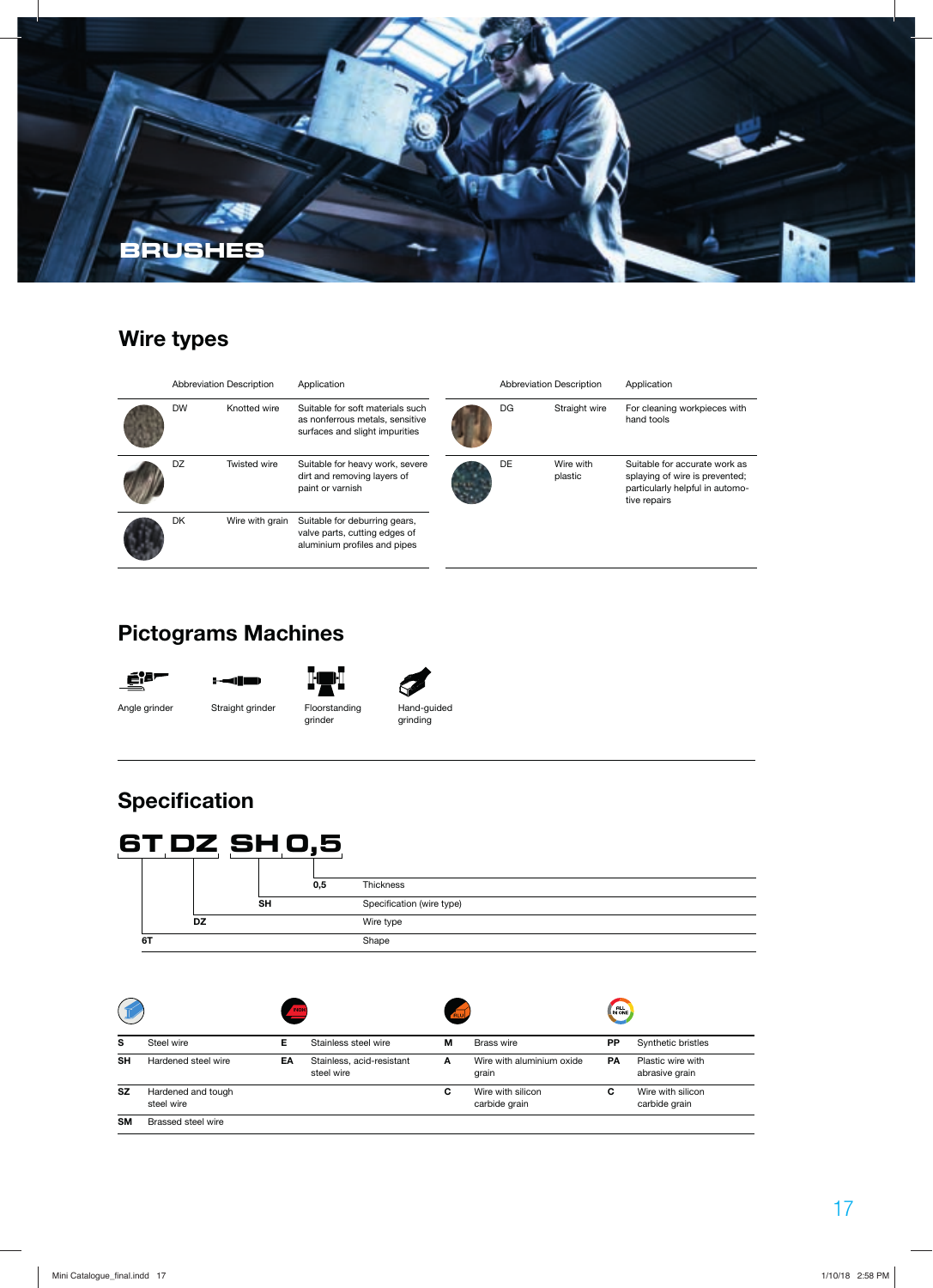

#### **BRUSHES FOR ANGLE GRINDER**

#### **Shapes**

![](_page_1_Picture_3.jpeg)

11TDW/6TDW cup brush

For removing rust, paint and dirt and for smooth finishing

![](_page_1_Picture_6.jpeg)

**11TDZ** cup brush

Ideal for preparing surfaces before painting, removing slag, rust, scale and concrete residues

![](_page_1_Picture_9.jpeg)

For heavy work and removal of rust, paint, dirt or scale

![](_page_1_Picture_11.jpeg)

**28KDW** Tapered brush

For hard-to-reach areas, for removal of rust, paint, dirt and for smooth finishing

![](_page_1_Picture_14.jpeg)

**28KDZ** Tapered brush

For hard-to-reach areas, for removal of slag, rust and scale

#### $"$

**1RDZ** Round brush

For welding and for removal of scale and paint

#### **BRUSHES FOR STRAIGHT GRINDER**

#### **Shapes**

![](_page_1_Picture_22.jpeg)

**52TDW** Cup brushes

Suitable for cleaning work, such as removing paint or rust or for deburring

![](_page_1_Picture_25.jpeg)

**52RDW** Round brushes

For removing rust, cleaning, smoothing, polishing, matting and roughening

![](_page_1_Picture_28.jpeg)

**52RDZ** Round brushes

Designed for welding and removing scale and paint

![](_page_1_Picture_31.jpeg)

**52RDK** Round brushes

For matting and glazing, coated with grain

![](_page_1_Picture_34.jpeg)

**52PDE** Wire brushes

Suitable for roughening, deburring, descaling and cleaning. The plastic coating ensures a long tool life

![](_page_1_Picture_37.jpeg)

**52PDZ** Wire brushes

Suitable for roughening, deburring, descaling, matting and cleaning. These wire brushes are characterised by their high level of flexibility. The wire brush opens due to centrifugal force. They are also particularly suitable for cleaning the inside of pipes.